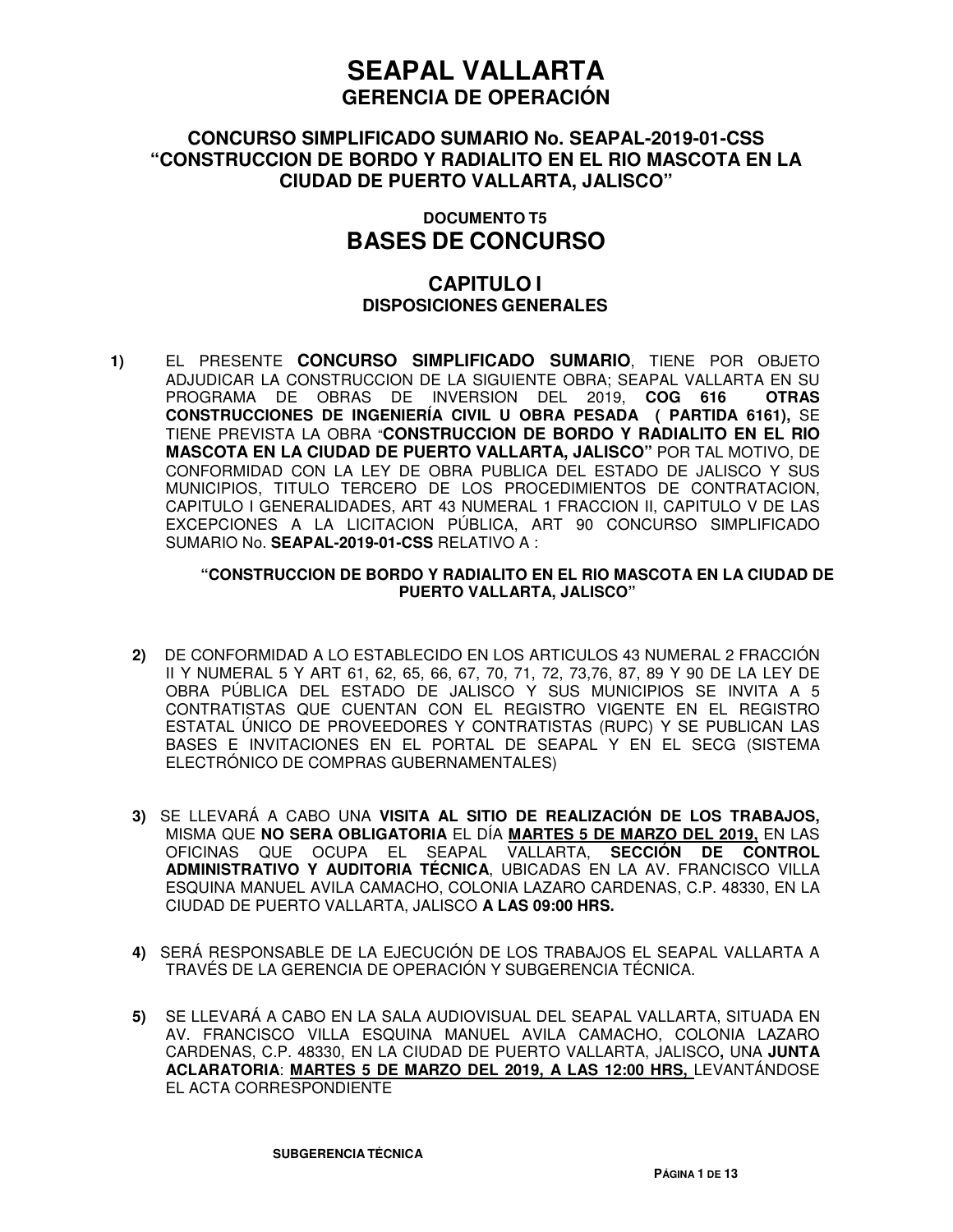### **CONCURSO SIMPLIFICADO SUMARIO No. SEAPAL-2019-01-CSS "CONSTRUCCION DE BORDO Y RADIALITO EN EL RIO MASCOTA EN LA CIUDAD DE PUERTO VALLARTA, JALISCO"**

LA JUNTA ACLARATORIA SERÁ LA ÚNICA INSTANCIA PARA SOLICITAR ACLARACIONES O MODIFICACIONES A LAS BASES, SUS ANEXOS Y A LAS CLAUSULAS DEL MODELO DE CONTRATO, LAS CUALES SERÁN PONDERADAS Y CONTESTADAS POR SEAPAL VALLARTA Y EN CASO DE NO SOLVENTARSE DURANTE EL DESARROLLO DE LA MISMA, GIRE **CIRCULAR ACLARATORIA** A TODOS LOS PARTICIPANTES.

#### **6) ACREDITACIÓN DEL LICITANTE Y DOCUMENTOS MÍNIMOS E INDISPENSABLES A PRESENTAR EN REVISIÓN PRELIMINAR.**

LOS LICITANTES DEBERÁN PRESENTAR PREVIO AL ACTO DE PRESENTACIÓN DE PROPUESTAS, LA DOCUMENTACIÓN SEÑALADA EN LOS INCISOS **A)** AL **E)** DE ESTE NUMERAL, LOS RESULTADOS SERÁN ENTREGADOS MEDIANTE ACTA DE REVISIÓN PRELIMINAR QUE DEBERÁN ENTREGAR PREVIO A LA APERTURA DE PROPUESTAS.

LA ACREDITACIÓN **SERÁ DEL DÍA VIERNES 1 DE MARZO AL MIERCOLES 6 DE MARZO DEL 2019, DE LAS 9:00 HRS. HASTA LAS 15:00 HRS**., CON EL C. CARLOS GARCIA PAEZ, EN LA SUBGERENCIA TECNICA DEL SEAPAL VALLARTA.

LA ACREDITACIÓN DEL LICITANTE SERÁ MEDIANTE LA ENTREGA EN ORIGINAL Y COPIA DE LOS SIGUIENTES DOCUMENTOS:

A).- SOLICITUD POR ESCRITO DONDE EXPRESEN SU INTERES EN PARTICIPAR EN EL CONCURSO, INDICANDO EL NÚMERO Y DESCRIPCIÓN DE ESTA. (DOCUMENTO RP-1).

B).- DEBERÁ PRESENTAR REGISTRO ACTUALIZADO AL REGISTRO ESTATAL ÚNICO DE PROVEEDORES Y CONTRATISTAS (RUPC). (DOCUMENTO RP-2).

C).- .SOLICITUD ACTUALIZADA (CON UNA ANTIGÜEDAD NO MAYOR A 30 DIAS) DE OPINIÓN SOBRE EL CUMPLIMIENTO DE OBLIGACIONES FISCALES EMITIDO POR EL SAT, DONDE SE COMPRUEBE QUE EL PARTICIPANTE SE ENCUENTRA AL CORRIENTE DE SUS OBLIGACIONES FISCALES (DOCUMENTO RP-3).

D).- SOLICITUD ACTUALIZADA (CON UNA ANTIGÜEDAD NO MAYOR A 30 DIAS) DE OPINIÓN SOBRE EL CUMPLIMIENTO DE OBLIGACIONES FISCALES EN MATERIA DE SEGURIDAD SOCIAL EMITIDO POR EL IMSS, DONDE SE COMPRUEBE QUE EL PARTICIPANTE SE ENCUENTRA AL CORRIENTE DE SUS OBLIGACIONES FISCALES EN MATERIA DE SEGURIDAD SOCIAL (DOCUMENTO RP-4).

E).- DECLARACIÓN ESCRITA Y BAJO PROTESTA DE DECIR VERDAD, DE NO ENCONTRARSE EN NINGUNO DE LOS SUPUESTOS DEL ARTÍCULO 48, DE LA LEY DE OBRA PÚBLICA DEL ESTADO DE JALISCO Y SUS MUNICIPIOS. (DOCUMENTO RP-5).

#### **7) ACTO DE PRESENTACIÓN Y APERTURA DE PROPOSICIONES.**

ESTE ACTO SE LLEVARÁ A CABO EN JUNTA PÚBLICA QUE SE CELEBRARÁ A **LAS 10:00 HRS.** DEL DÍA **MARTES 12 DE MARZO DEL 2019,** EN LA SALA AUDIOVISUAL DEL SEAPAL VALLARTA, SITA EN AV. FRANCISCO VILLA ESQUINA MANUEL AVILA CAMACHO, COLONIA LAZARO CARDENAS, C.P. 48330, EN LA CIUDAD DE PUERTO VALLARTA, JALISCO**,** LEVANTÁNDOSE EL ACTA CORRESPONDIENTE.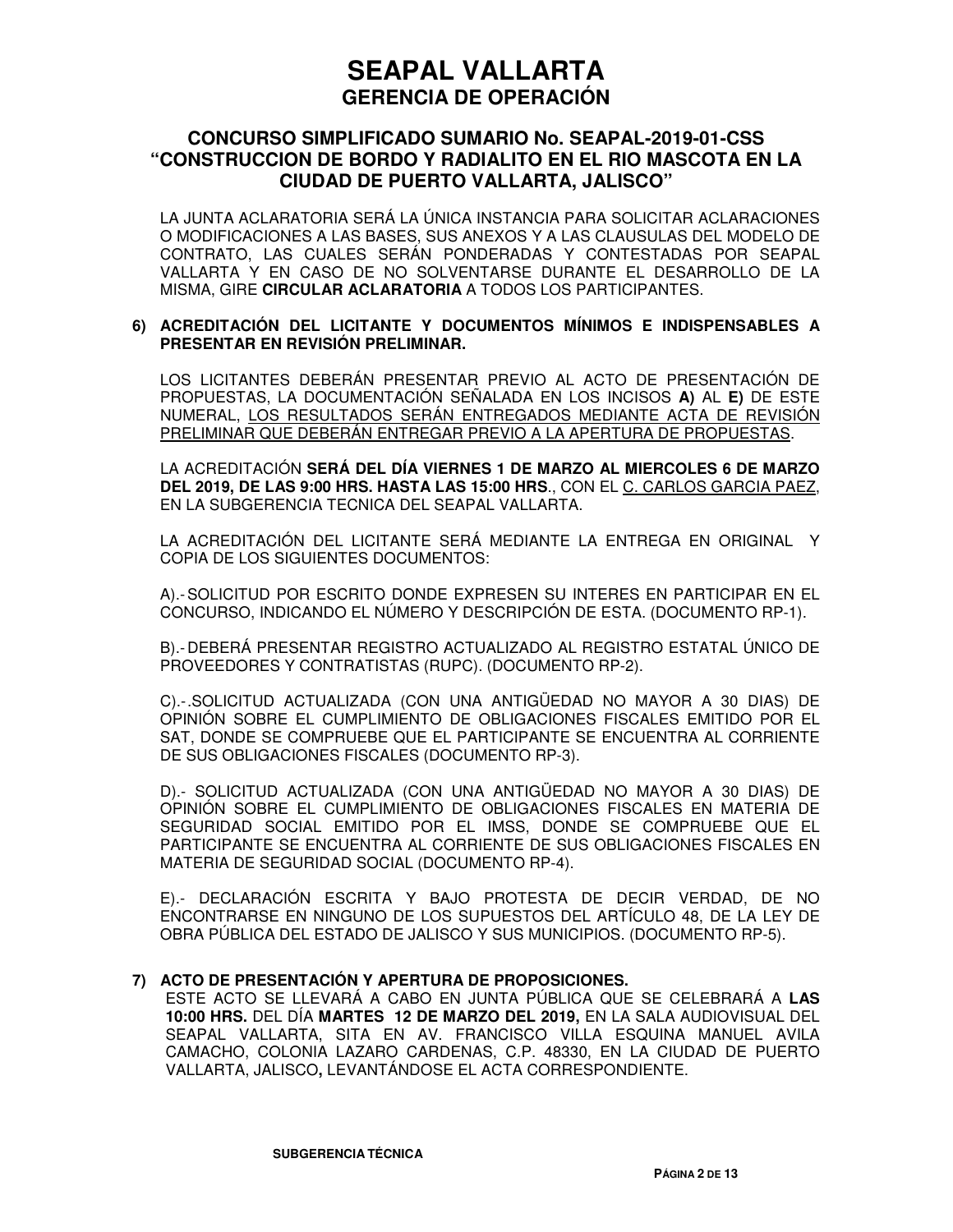### **CONCURSO SIMPLIFICADO SUMARIO No. SEAPAL-2019-01-CSS "CONSTRUCCION DE BORDO Y RADIALITO EN EL RIO MASCOTA EN LA CIUDAD DE PUERTO VALLARTA, JALISCO"**

- **8)** SE ESTABLECE COMO PLAZO DE EJECUCIÓN: FECHA DE INICIO**: VIERNES 22 DE MARZO DEL 2019** Y COMO FECHA DE TERMINACIÓN: **VIERNES 21 DE JUNIO DEL 2019**. EL PLAZO DE EJECUCIÓN DE LOS TRABAJOS PARA LA OBRA SERÁ DE **92 DÍAS NATURALES.**
- **9)** EL ORIGEN DE LOS FONDOS PARA REALIZAR LOS TRABAJOS SON DE RECURSOS PROPIOS DEL SEAPAL VALLARTA, PARTIDA PRESUPUESTAL COG 616 OTRAS CONSTRUCCIONES DE INGENIERÍA CIVIL U OBRA PESADA SUB-CUENTA 6161 CONSTRUCCIÓN PRESAS Y REPRESAS
- **10)** EL SEAPAL VALLARTA, OTORGARÁ UN ANTICIPO, EN UNA SOLA EXHIBICIÓN DEL **30%** DE LA ASIGNACIÓN PRESUPUESTAL APROBADA AL CONTRATO (5% PARA EL INICIO DE TRABAJOS Y EL 25% PARA LA COMPRA DE MATERIALES).
- **11)** EL RESULTADO TÉCNICO, ECONOMICO Y **FALLO DE CONCURSO,** SE DARÁ A CONOCER A LOS PARTICIPANTES A LAS **10:00 HRS.** EL DÍA **VIERNES 15 DE MARZO DEL 2019,** EN LA SALA AUDIOVISUAL DEL SEAPAL VALLARTA, EN EL DOMICILIO ANTERIORMENTE MENCIONADO.
- **12)** FIRMA DEL CONTRATO:

LA CITA PARA LA FIRMA DEL CONTRATO SERÁ A LAS **10:00 HRS**. DEL DÍA **LUNES 18 DE MARZO DEL 2019**, EN LA SUBGERENCIA TÉCNICA ADSCRITA A LA GERENCIA DE OPERACIÓN DEL SEAPAL VALLARTA, EN EL DOMICILIO ANTERIORMENTE MENCIONADO

### **CAPITULO II CRITERIOS DE EVALUACION DE LAS PROPOSICIONES**

**1.-** LA REVISIÓN Y ADJUDICACIÓN DEL CONTRATO SE SUJETARÁ A LOS **CRITERIOS GENERALES** QUE ESTABLECEN LOS ARTICULOS 71 AL 75 DE LA LEY DE OBRA PÚBLICA DEL ESTADO DE JALISCO Y SUS MUNICIPIOS.

LAS PROPUESTAS SE EVALUARÁN DE CONFORMIDAD AL **PROCEDIMIENTO ESTABLECIDO EN EL ARTICULO 73 DE LA LEY DE** OBRA PÚBLICA DEL ESTADO DE JALISCO Y SUS MUNICIPIOS, **EVALUACIÓN BINARIA Y TASACIÓN ARITMÉTICA.** 

#### **EL PORCENTAJE DETERMINADO COMO RANGO DE ACEPTACIÓN SERA DEL 07% (SIETE POR CIENTO)**

**2.-** NINGUNA DE LAS CONDICIONES CONTENIDAS EN LAS BASES DEL CONCURSO, ASÍ COMO EN LAS PROPOSICIONES PRESENTADAS, **PODRÁN SER NEGOCIADAS.**

**3.-** PARA ACLARAR CUALQUIER DUDA EN RELACIÓN CON EL CONCURSO DURANTE EL PLAZO DISPONIBLE PARA LA PREPARACIÓN DE LA PROPOSICIÓN, LOS POSTORES PODRÁN CONSULTAR POR ESCRITO A LA GERENCIA DE OPERACIÓN DEL SEAPAL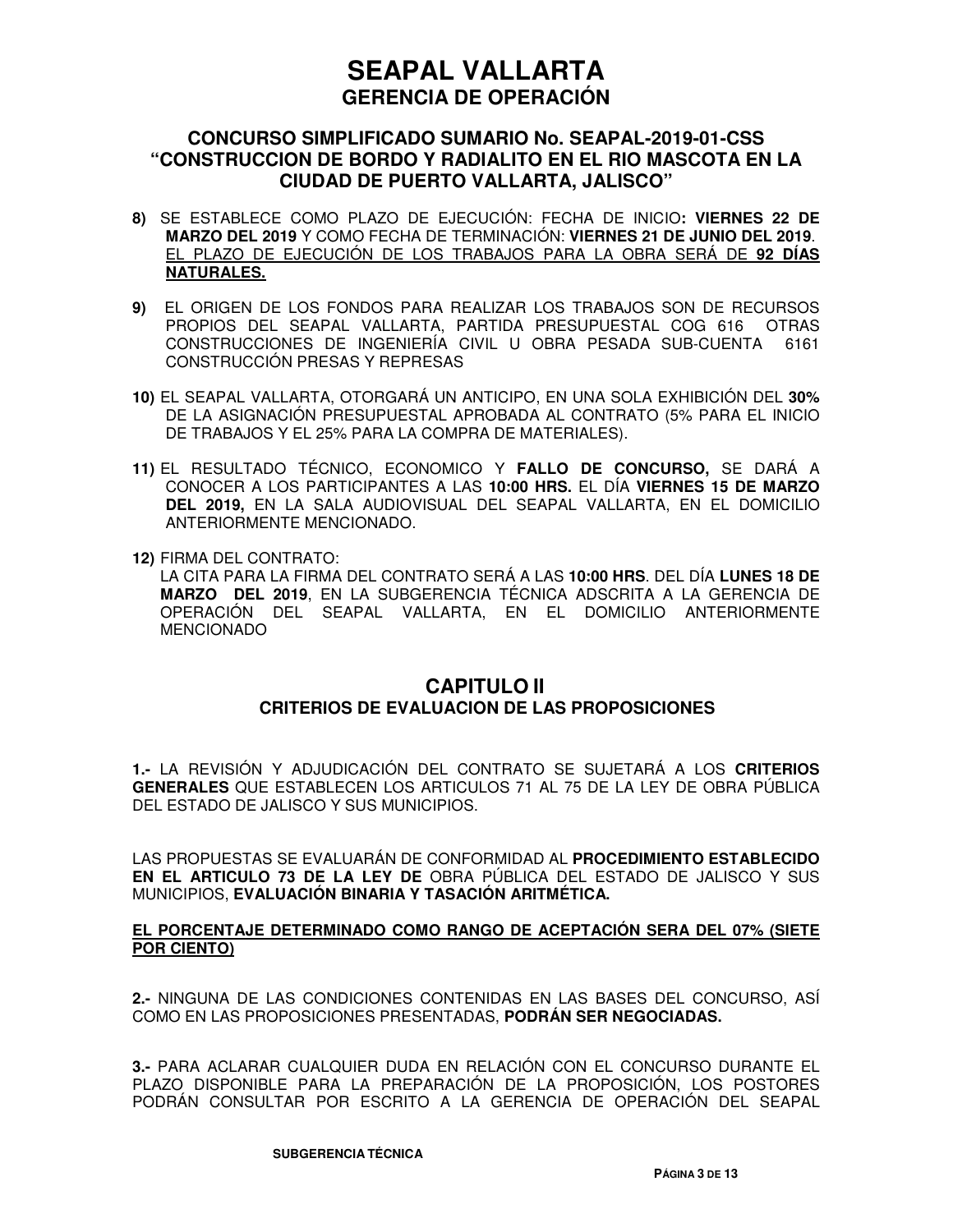### **CONCURSO SIMPLIFICADO SUMARIO No. SEAPAL-2019-01-CSS "CONSTRUCCION DE BORDO Y RADIALITO EN EL RIO MASCOTA EN LA CIUDAD DE PUERTO VALLARTA, JALISCO"**

VALLARTA, LAS DUDAS LES SERÁN ACLARADAS EN LA JUNTA DE ACLARACIONES O AL TELÉFONO **( 01 322 ) 22-6-91-91 EXT: 1137**

**4.- LOS LICITANTES DEBERÁN FIRMAR TODOS LOS DOCUMENTOS DE SUS PROPOSICIONES (COMPLETAS), INCLUYENDO LAS BASES DE CONCURSO Y SUS ESPECIFICACIONES (ARTICULO 67 NUMERAL 2 DE LA LEY DE OBRA PÚBLICA DEL ESTADO DE JALISCO Y SUS MUNICIPIOS).** 

**5.-** TODOS LOS PARTICIPANTES EN EL ACTO DE APERTURA DE PROPOSICIONES, DEBERÁN FIRMAR LA SIGUIENTE DOCUMENTACIÓN: **CATÁLOGO DE CONCEPTOS DE CADA UNA DE LAS EMPRESAS PARTICIPANTES.**

#### **6.- AL PRESENTAR LAS PROPOSICIONES, LOS POSTORES ACEPTARÁN LO SIGUIENTE:**

**6.1.-** QUE HAN JUZGADO Y TOMADO EN CUENTA, TODAS LAS CONDICIONES QUE PUEDAN INFLUIR EN LOS PRECIOS UNITARIOS, TALES COMO : UBICACIÓN Y CONDICIONES DE ACCESO A LOS OBSERVADOS EN LA VISITA DE LA MISMA, A LA ÉPOCA DEL AÑO EN LA CUAL SE REALIZARÁN LOS TRABAJOS DE ACUERDO CON EL PROGRAMA, OBRAS DE PROTECCIÓN Y SEÑALAMIENTO VIAL, CONDICIONES DE MERCADO DE LOS INSUMOS, MANO DE OBRA, MATERIALES Y MAQUINARIA EN LA FECHA DE APERTURA DE PROPOSICIONES; TODO LO ANTERIOR INDEPENDIENTEMENTE DE LO QUE DICHOS PRECIOS INCLUYAN EN RAZON DEL COSTO DIRECTO, DEL INDIRECTO, FINANCIAMIENTO Y DE LA UTILIDAD; Y QUE EL PAGO SERÁ POR UNIDAD DE OBRA TERMINADA A SATISFACCIÓN DE LA SUPERVISIÓN.

**6.2.-** QUE LA OBRA SE LLEVARÁ A CABO CON SUJECIÓN A LAS NORMAS Y ESPECIFICACIONES DEL PROYECTO CONTENIDO EN EL PAQUETE DE CONCURSO, A LOS PRECIOS UNITARIOS QUE PROPONGA EL CONCURSANTE Y A LOS PROGRAMAS DE EJECUCIÓN Y SUMINISTROS.

**6.3.-** QUE LAS DIFERENCIAS QUE PUDIERAN RESULTAR EN LAS CANTIDADES DE OBRA ANOTADAS POR EL SEAPAL VALLARTA EN EL CATÁLOGO DE CONCEPTOS, DURANTE LA EJECUCIÓN DE LA OBRA, YA SEA AUMENTOS O REDUCCIONES, NO JUSTIFICARÁ RECLAMACIÓN ALGUNA DEL CONTRATISTA EN RELACIÓN CON LOS PRECIOS UNITARIOS RESPECTIVOS.

**6.4.-** QUE SE PROPONDRÁN PRECIOS UNITARIOS ÚNICAMENTE PARA LOS CONCEPTOS CONTENIDOS EN EL CATÁLOGO DE CONCEPTOS Y QUE NO DEBERÁN PROPONERSE ALTERNATIVAS QUE MODIFIQUEN LO ESTABLECIDO EN ESTE PLIEGO DE REQUISITOS.

**6.5.-** QUE LA EJECUCIÓN DE LAS OBRAS SE AJUSTARÁ A LAS INVERSIONES QUE AUTORIZA EL SEAPAL VALLARTA PARA EL EJERCICIO VIGENTE.

**6.6.-** QUE EN NINGÚN CASO SE CONSIDERARÁ QUE LAS MODIFICACIONES AL PROGRAMA DE EJECUCIÓN FORMULADO POR EL POSTOR, MOTIVADAS POR CAUSAS AJENAS AL SEAPAL VALLARTA DERIVADAS DE LA INCORRECTA E INEFICIENTE OPERACIÓN DE SUS EQUIPOS E INSTALACIONES IMPLICARÁN CAMBIO ALGUNO DE LOS PRECIOS UNITARIOS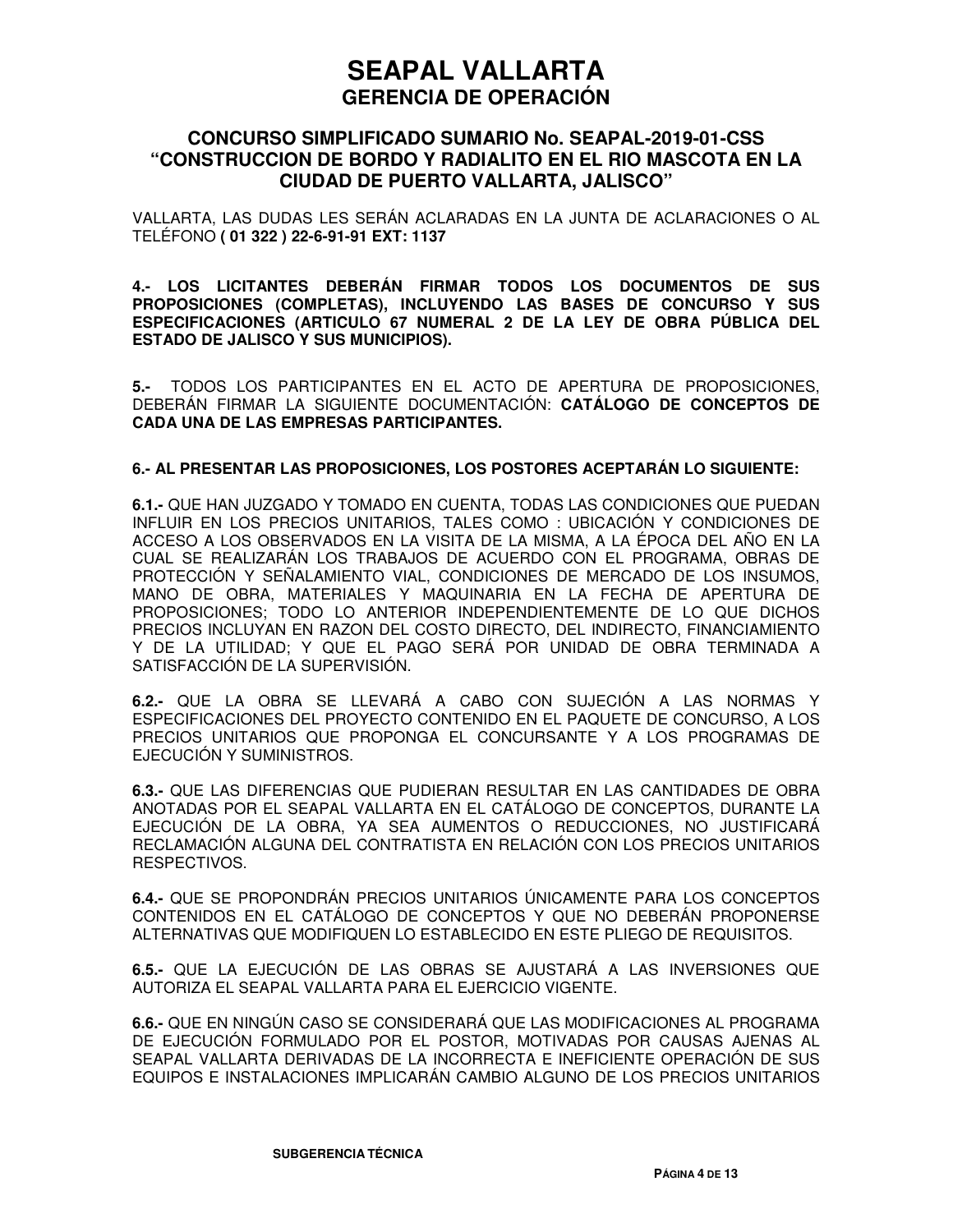### **CONCURSO SIMPLIFICADO SUMARIO No. SEAPAL-2019-01-CSS "CONSTRUCCION DE BORDO Y RADIALITO EN EL RIO MASCOTA EN LA CIUDAD DE PUERTO VALLARTA, JALISCO"**

COTIZADOS POR EL MISMO, PARA LOS CONCEPTOS CONTENIDOS EN EL CATÁLOGO CORRESPONDIENTE.

**7.-** TODOS LOS DOCUMENTOS REQUERIDOS EN EL **CAPÍTULO III** DE ESTAS BASES, DEBERÁN PRESENTARSE EN LOS FORMATOS PROPORCIONADOS POR EL SEAPAL VALLARTA.

#### **MOTIVOS PARA RECHAZAR UNA PROPUESTA**

#### **8.- EN LOS ACTOS DE PRESENTACIÓN Y APERTURA, EL SEAPAL VALLARTA, RECHAZARÁ LAS PROPOSICIONES EN LOS CASOS SIGUIENTES:**

**8.1-** CUANDO NO SE PRESENTE EL LICITANTE CON PUNTUALIDAD A LA HORA INDICADA EL DIA DEL ACTO DE APERTURA.

**8.2.-** CUANDO CUALQUIERA DE LOS SOBRES QUE CONTENGAN LAS PROPUESTAS NO ESTÉ CERRADO DEBIDAMENTE EN FORMA INVIOLABLE Y NO ESTÉ ROTULADO CON EL NÚMERO DE CONCURSO Y NOMBRE DE LA EMPRESA PARTICIPANTE.

**8.3.-** CUANDO EL POSTOR NO PRESENTE CUALQUIERA DE LOS DOCUMENTOS SOLICITADOS, LOS PRESENTE INCOMPLETOS, HAYA OMITIDO ALGÚN REQUISITO DE LAS BASES DE CONCURSO O LOS MODIFIQUE EN CUANTO A SU FORMA O CONTENIDO.

**8.4.-** CUANDO ALGUNA DE LAS HOJAS DE LOS DOCUMENTOS DE LAS BASES DEL CONCURSO, NO VENGA FIRMADO DEBIDAMENTE POR EL REPRESENTANTE DE LA EMPRESA.

**8.5.-** CUANDO EL CATÁLOGO DE CONCEPTOS (**DOCUMENTO N° E1**), PRESENTA TACHADURAS O ENMENDADURAS YA SEA CON CORRECTOR LÍQUIDO, O ETIQUETAS, O SE PRESENTE MODIFICADO EN FORMA AL QUE ORIGINALMENTE SE ENTREGÓ.

**8.6.-**CUANDO SE PRESENTEN DOCUMENTOS ESCRITOS A LÁPIZ O DATOS MANUSCRITOS.

**8.7.-** CUANDO A LA EMPRESA LE FALTE ANOTAR UN PRECIO UNITARIO CON LETRA EN EL CATÁLOGO DE CONCEPTOS (**DOCUMENTO N° E1**).

**8.8.-** CUANDO EXISTA DIFERENCIA ENTRE EL IMPORTE ANOTADO CON LETRA EN EL ESCRITO DE PROPOSICIÓN (**DOCUMENTO N° E2**) Y EL ANOTADO COMO IMPORTE TOTAL EN EL CATÁLOGO DE CONCEPTOS (**DOCUMENTO N° E1**).

#### **9.- SERÁN RECHAZADAS POR EL SEAPAL VALLARTA, POSTERIORMENTE AL ACTO DE APERTURA O DURANTE LA REVISIÓN DE LOS DOCUMENTOS, EN LOS CASOS SIGUIENTES:**

**9.1.-** CUANDO EXISTA DIFERENCIA ENTRE EL ANÁLISIS DE PRECIO UNITARIO PRESENTADO (DOCUMENTO **N° E5**) Y EL PRECIO ANOTADO CON LETRA EN EL CATÁLOGO DE CONCEPTOS (DOCUMENTO **N° E1)**.

**SUBGERENCIA TÉCNICA**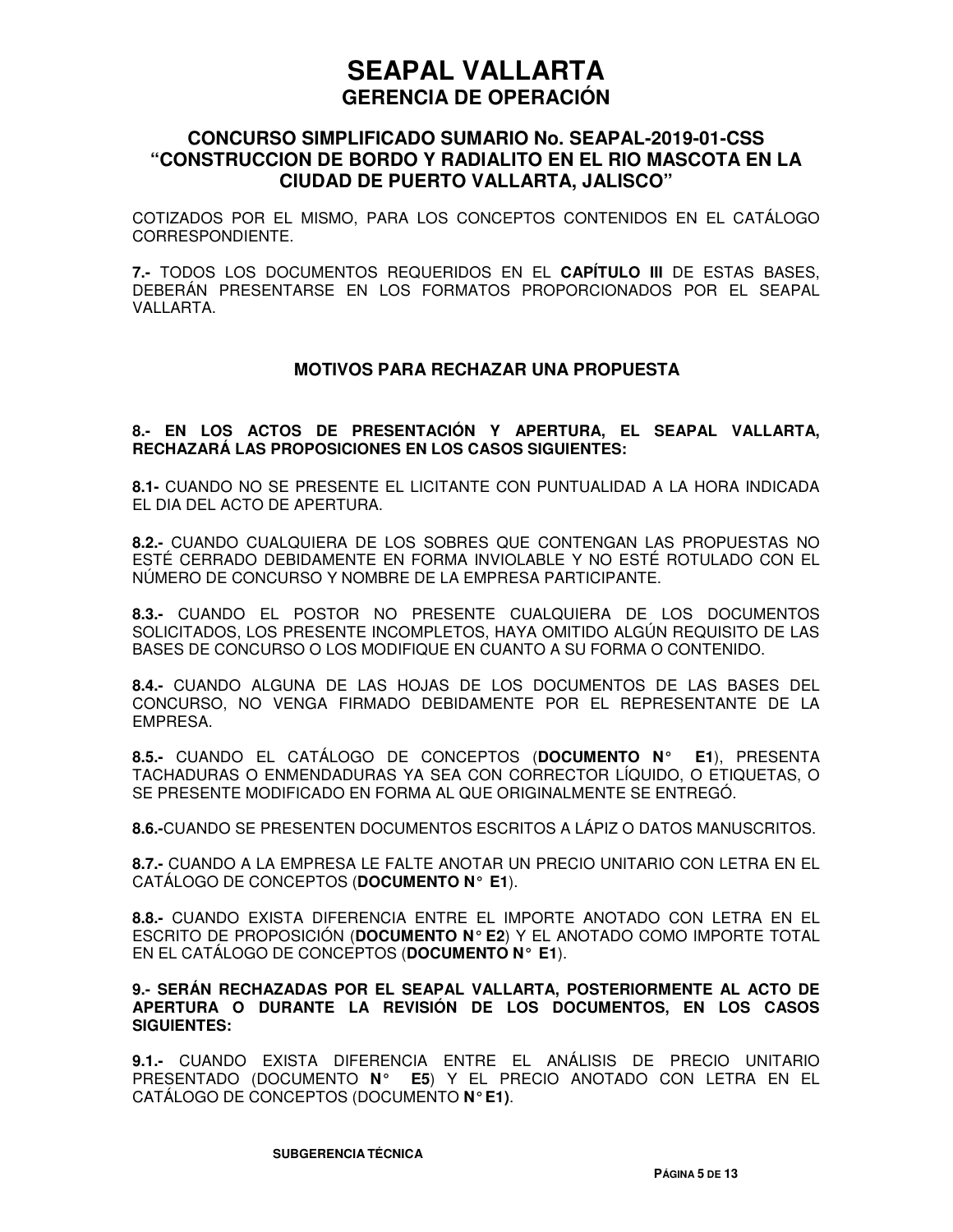### **CONCURSO SIMPLIFICADO SUMARIO No. SEAPAL-2019-01-CSS "CONSTRUCCION DE BORDO Y RADIALITO EN EL RIO MASCOTA EN LA CIUDAD DE PUERTO VALLARTA, JALISCO"**

**9.2.-** CUANDO FALTE UNO O MAS DE LOS ANÁLISIS DE PRECIOS UNITARIOS SOLICITADOS EN EL CATÁLOGO DE CONCEPTOS (DOCUMENTO **N° E1**), QUE FORMA PARTE DE ESTAS BASES.

**9.3.-** CUANDO EN LOS ANÁLISIS DE PRECIOS UNITARIOS SE CONSIDEREN PRECIOS DIFERENTES A LOS REPORTADOS EN LA EXPLOSIÓN DE INSUMOS (DOCUMENTO **N° E4**).

**9.4.-** CUANDO EL CÁLCULO E INTEGRACIÓN DE LOS ANÁLISIS DE PRECIOS UNITARIOS (**DOCUMENTO N° E5**), NO SE REALICE CONFORME A LAS DISPOSICIONES QUE PARA ÉSTE DICTEN LAS BASES.

**9.5.-** CUANDO DENTRO DE SUS ANÁLISIS DE PRECIOS UNITARIOS NO CONTENGAN LOS INSUMOS DE MATERIALES, MANO DE OBRA, EQUIPO O MAQUINARIA NECESARIOS PARA LA EJECUCIÓN DEL MISMO.

**9.6.-** CUANDO EN LOS ANÁLISIS DETALLADOS DE PRECIOS UNITARIOS, HAGAN INTERVENIR DESTAJOS O LOTES POR CONCEPTO DE MANO DE OBRA, MATERIALES Y EQUIPOS; O SE INDIQUE COMO SUBCONTRATO Y NO SE DESGLOSE EL PRECIO UNITARIO DEL MISMO EN SUS INSUMOS DE MATERIALES, MANO DE OBRA, HERRAMIENTA Y EQUIPO.

**9.7.-** CUANDO NO PRESENTEN LOS DATOS DEL DESGLOSE DEL ANÁLISIS PARA LA DETERMINACIÓN DEL COSTO INDIRECTO, FINANCIAMIENTO Y UTILIDAD, O QUE ÉSTE SEA DIFERENTE AL UTILIZADO EN LOS ANÁLISIS DE PRECIOS UNITARIOS **(DOCUMENTO No. E5**), O QUE UNA VEZ REVISADO EL CÁLCULO DE ÉSTOS, SE ENCUENTREN ERRORES ARITMÉTICOS Y EXISTA DIFERENCIA CON EL UTILIZADO EN EL DOCUMENTO No. E5.

**9.8.-** CUANDO EN EL CÁLCULO DE FINANCIAMIENTO NO SE REFLEJE EL PAGO POR ANTICIPO Y/O LA TASA DE INTERÉS A QUE SE REFIERE EL DOCUMENTO No. E12

**9.9.-** CUANDO PROPONGAN ALTERNATIVAS AL CALENDARIO DE EJECUCIÓN DE LOS TRABAJOS (DOCUMENTO N° E3 ) MAYORES EN PLAZO A LOS TIEMPOS ESTABLECIDOS POR EL SEAPAL VALLARTA Y/O QUE PRESENTEN DICHO CALENDARIO CON ACTIVIDADES INCONGRUENTES EN CUANTO A SU ORDEN O PLAZO DE EJECUCIÓN.

**9.10.-** CUANDO NO CONSIDERE EN SU PROPUESTA LO ESTABLECIDO EN LA MINUTA DE LA JUNTA DE ACLARACIONES (DOCUMENTO N° T3).

**9.11.-** QUE MODIFIQUEN LAS ESPECIFICACIOES ESTABLECIDAS POR EL SEAPAL VALLARTA, EN ESTAS BASES Y SU CATÁLOGO DE CONCEPTOS.

**79.12.-** CUANDO EN EL CÁLCULO DE UTILIDAD, NO SE REFLEJE ALGUNO DE LOS RUBROS SOLICITADOS EN EL DOCUMENTO N° E12 ( ISR, PTU).

**9.13.-** QUE SE PONGA DE ACUERDO CON OTROS LICITANTES PARA CUALQUIER OBJETO QUE PUDIERA DESVIRTUAR EL CONCURSO.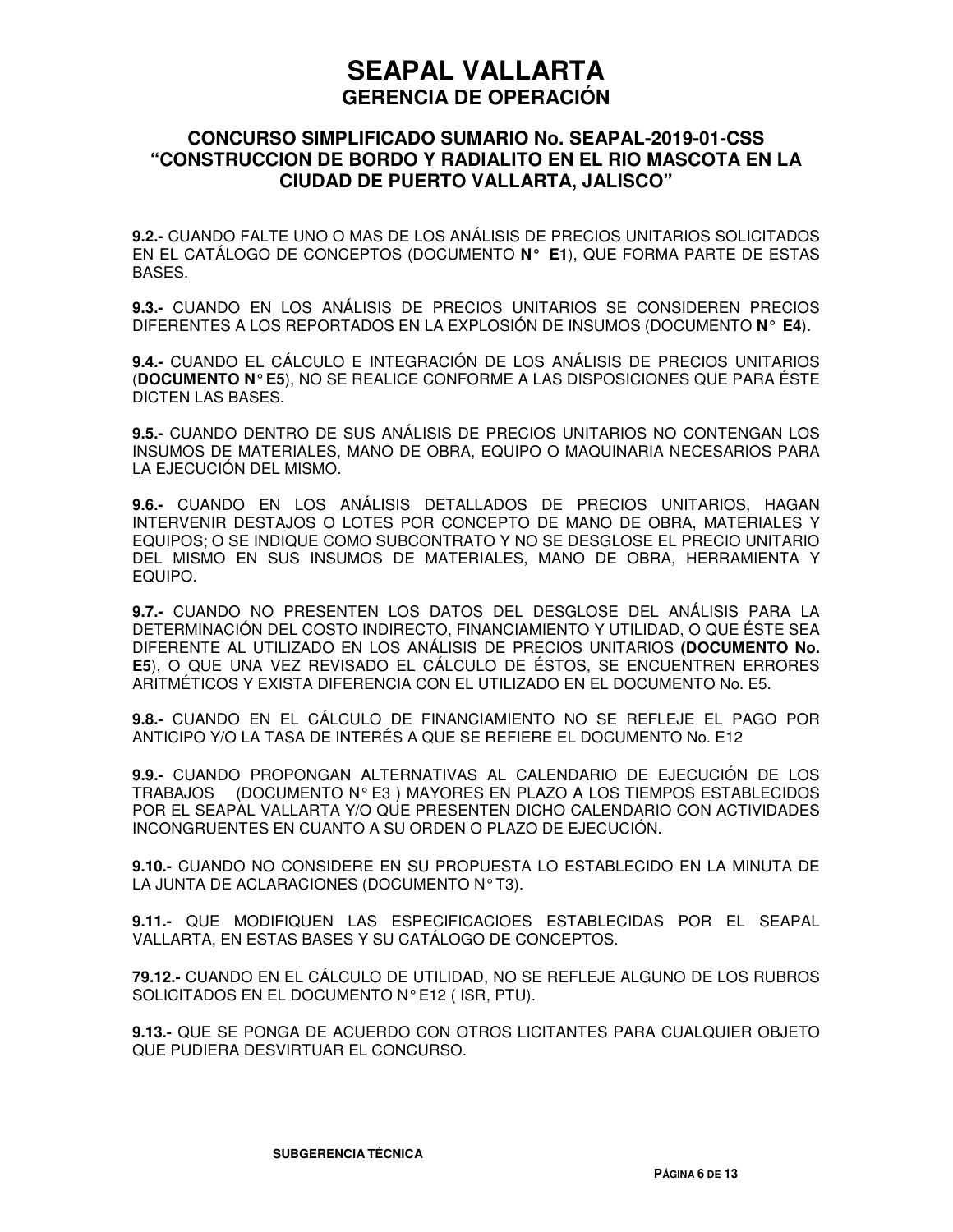### **CONCURSO SIMPLIFICADO SUMARIO No. SEAPAL-2019-01-CSS "CONSTRUCCION DE BORDO Y RADIALITO EN EL RIO MASCOTA EN LA CIUDAD DE PUERTO VALLARTA, JALISCO"**

**9.14.-** CUANDO FALTE AL MENOS UNO DE LOS ANÁLISIS BÁSICOS QUE INTERVIENEN EN LOS ANÁLISIS DE PRECIOS UNITARIOS SOLICITADOS EN EL DOCUMENTO N° E5, QUE FORMA PARTE DE ESTAS BASES.

**9.15.-** CUANDO LOS PROGRAMAS DE ADQUISICIÓN DE MATERIALES (DOCUMENTO N° E14); PROGRAMA DE UTILIZACIÓN DE MAQUINARIA (DOCUMENTO N° E13), NO SEAN CONGRUENTES CON EL PROGRAMA DE EJECUCIÓN DE LOS TRABAJOS (DOCUMENTO N° E3).

**9.16.-** CUANDO NO CONSIDEREN TRABAJADORES DE LA ESPECIALIDAD REQUERIDA PARA LA EJECUCIÓN DE LOS CONCEPTOS MAS SIGNIFICATIVOS.

**9.17.-** CUANDO LA MAQUINARIA Y EL EQUIPO DE CONSTRUCCIÓN NO SEAN LOS ADECUADOS, NECESARIOS Y SUFICIENTES PARA EJECUTAR LOS TRABAJOS OBJETO DE EL CONCURSO Y QUE LOS DATOS NO COINCIDAN CON EL LISTADO DE MAQUINARIA Y EQUIPO PRESENTADO EN LA RELACIÓN DE MAQUINARIA (DOCUMENTO N° E16).

**9.18.-** CUANDO SE CONSIDERE QUE LOS PRECIOS UNITARIOS DE LAS PROPUESTAS PRESENTADAS POR LOS LICITANTES NO SON ACEPTABLES, CUANDO SE PROPONGAN IMPORTES QUE NO PUEDAN SER PAGADOS POR EL SEAPAL VALLARTA.

**9.19.-** CUANDO LA EMPRESA PRESENTE PROPUESTA INSOLVENTE, DE ACUERDO A LOS CRITERIOS PARA EVALUACIÓN, PROPUESTOS.

**9.20.-** CUANDO NO SATISFAGAN CUALQUIERA DE LOS REQUISITOS DETERMINADOS EN ESTAS BASES Y SUS APÉNDICES, Y QUE NO HAYAN SIDO DETECTADOS EN EL ACTO DE PRESENTACIÓN Y APERTURA DE PROPOSICIONES.

**9.21.-** CUANDO LA EMPRESA NO PRESENTE LA IMPRESIÓN DEL CATÁLOGO DE CONCEPTOS GENERADO DEL FORMATO PROPORCIONADO EN CD-ROM POR EL SEAPAL VALLARTA.

**10.-** LAS CIRCULARES QUE EN SU CASO SE EXPIDAN POR EL SEAPAL VALLARTA, RELATIVAS AL PRESENTE CONCURSO Y LAS DISPOSICIONES QUE CONTENGAN, SE CONSIDERARÁN VÁLIDAS DURANTE LA VIGENCIA DEL CONTRATO Y SUS CONVENIOS ADICIONALES, EN SU CASO CUANDO EN LAS CIRCULARES SE ENTREGUE CATÁLOGO DE CONCEPTOS Y CANTIDADES DE OBRA COMPLEMENTARIOS, DEBERÁN ANEXARSE AL FINAL DEL CATÁLOGO DE CONCEPTOS ORIGINAL.

**11.-** LAS PROPOSICIONES PRESENTADAS POR LOS POSTORES QUE RESULTEN 1º Y 2º LUGAR, ASÍ COMO SUS ANEXOS, SERÁN CONSERVADAS POR EL SEAPAL VALLARTA. LAS PROPUESTAS RESTANTES SERÁN DEVUELTAS A QUIEN CORRESPONDA, PREVIA SOLICITUD DESPUÉS DE QUINCE DIAS NATURALES CONTADOS A PARTIR DE LA FECHA EN QUE SE DE A CONOCER EL FALLO DEL CONCURSO, DESPUES DE ESTE PLAZO, EL SEAPAL NO SE HARÁ RESPONSABLE DE LA DOCUMENTACION RECIBIDA.

**12.-** EL CONTRATISTA A QUIEN SE LE ADJUDIQUE EL CONCURSO, DEBERÁ FIRMAR EL CONTRATO DENTRO DEL PLAZO QUE FIJE EL SEAPAL VALLARTA, **EL CUAL NO SERA MAYOR DE 3 DIAS HABILES CONTADOS A PARTIR DE LA FECHA ESTABLECIDA EN EL ACTA DE FALLO,** DEBIENDO ENTREGAR EN LAS OFICINAS DEL SEAPAL VALLARTA, LAS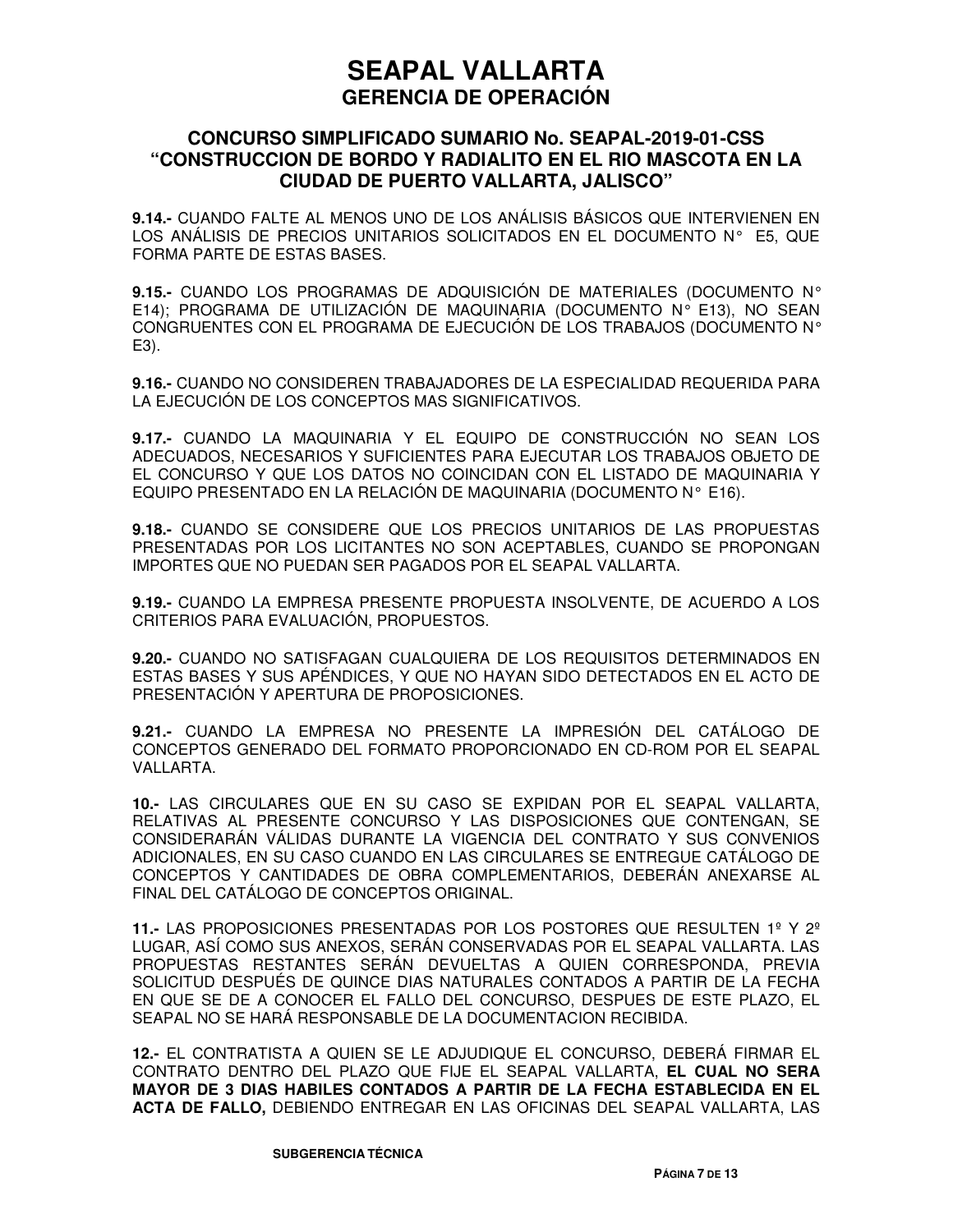### **CONCURSO SIMPLIFICADO SUMARIO No. SEAPAL-2019-01-CSS "CONSTRUCCION DE BORDO Y RADIALITO EN EL RIO MASCOTA EN LA CIUDAD DE PUERTO VALLARTA, JALISCO"**

FIANZAS A FAVOR DEL **SISTEMA DE LOS SERVICIOS DE AGUA POTABLE, DRENAJE Y ALCANTARILLADO DE PUERTO VALLARTA,** PARA EL CUMPLIMIENTO DEL MISMO, DE NO CUMPLIRSE CON AMBOS REQUISITOS SE APLICARÁ, LA PENA CONVENCIONAL POR EL RETARDO EN EL CUMPLIMIENTO DE LA OBLIGACION.

**13.-** EL CONTRATISTA A QUIEN SE LE ADJUDIQUE EL CONTRATO, DEBERA ENTREGAR EL PROGRAMA DE EJECUCION DE LOS TRABAJOS, DETALLADOS POR PARTIDAS, CONSIGNANDO POR PERIODOS LAS CANTIDADES POR EJECUTAR E IMPORTES CORRESPONDIENTES Y EL PROGRAMA DE FLUJO DE RECURSOS.

**14.-** EL OTORGAMIENTO DE LOS ANTICIPOS PARA LA REALIZACION DE LA OBRA PUBLICA, SE PACTARA EN EL CONTRATO CONFORME A LAS SIGUIENTES BASES:

**14.1.-** PARA EL INICIO DE LOS TRABAJOS, SE OTORGARÁ UN **5%** (CINCO PORCIENTO) DE LA ASIGNACION APROBADA AL CONTRATO CORRESPONDIENTE PARA EL PRIMER EJERCICIO.

**14.2.-** ADEMAS DEL ANTICIPO A QUE SE REFIERE LA FRACCION ANTERIOR, SE OTORGARÁ UN **25%** (VEINTICINCO PORCIENTO) DE LA ASIGNACION APROBADA EN EL EJERCICIO DE QUE SE TRATE, PARA LA COMPRA DEL EQUIPO Y MATERIALES DE INSTALACION PERMANENTE.

**15.-** EL INICIO DE LOS TRABAJOS SERA COMO SE ESTABLECE EN EL ARTICULO 103 DE LA LEY DE OBRA PUBLICA DEL ESTADO DE JALISCO Y SUS MUNICIPIOS.

**16.-** LOS PRECIOS UNITARIOS PROPUESTOS, SERAN FIJOS Y NO ESTARAN SUJETOS A REVISION DURANTE LA REALIZACION DE LA OBRA, SOLO SE RECONOCERAN TRABAJOS EXTRAORDINARIOS Y AJUSTES DE COSTOS EN LOS TERMINOS ESTABLECIDOS EN LOS ARTICULOS 106 Y 107 DE LA LEY DE OBRA PUBLICA DEL ESTADO DE JALISCO Y SUS MUNICIPIOS.

**17.-** AL TERMINAR EL ACTO DE APERTURA DE LAS PROPOSICIONES, SE ENTREGARA A LOS POSTORES UNA COPIA DEL ACTA RELATIVA AL CONCURSO.

**18.-** QUE TIENEN, CONOCEN, ACEPTAN Y APLICARAN EN SU PROPOSICION Y DURANTE LA PRESENTACION DE SUS SERVICIOS **LAS NORMAS TECNICAS PARA LA CONSTRUCCION E INSTALACIONES DE OBRA PÚBLICA DEL SEAPAL VALLARTA.**

**19.-** EL CONTRATISTA A QUIEN SE LE ADJUDIQUE EL CONTRATO, ACEPTARÁ QUE LE SEA RETENIDO EL **0.5% ( CINCO AL MILLAR )** SOBRE EL IMPORTE DE CADA UNA DE LAS ESTIMACIONES DE LOS TRABAJOS CORRESPONDIENTES ( ANTES DE I.V.A. ), POR CONCEPTO DE LOS SERVICIOS DE VIGILANCIA, INSPECCION Y CONTROL DE LAS OBRAS Y SERVICIOS, DE CONFORMIDAD AL ARTICULO **4** DE LA LEY DE OBRA PUBLICA DEL ESTADO DE JALISCO Y SUS MUNICIPIOS**.**

#### **CAPITULO III DOCUMENTOS DE LA PROPUESTA DE CONCURSO ( DOCUMENTOS QUE INTEGRAN LA PROPUESTA )**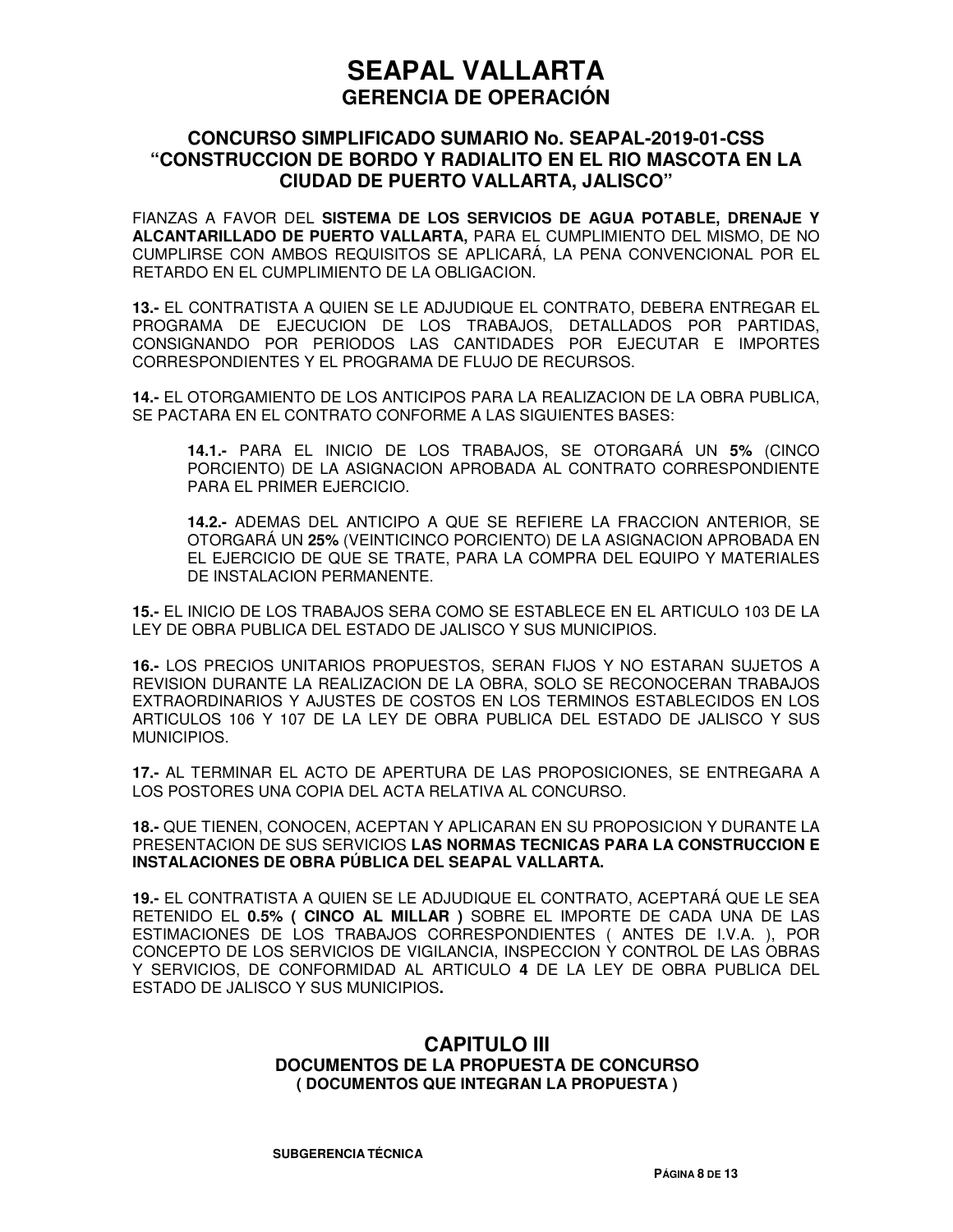### **CONCURSO SIMPLIFICADO SUMARIO No. SEAPAL-2019-01-CSS "CONSTRUCCION DE BORDO Y RADIALITO EN EL RIO MASCOTA EN LA CIUDAD DE PUERTO VALLARTA, JALISCO"**

PARA EFECTO DE LA PRESENTACION DE LA PROPUESTA, LOS CONCURSANTES DEBERAN ENTREGAR EN EL ACTO DE PRESENTACION Y APERTURA, EN LA FECHA Y HORA SEÑALADOS EN ESTAS BASES, SERÁ MEDIANTE **DOS SOBRES CERRADOS** QUE CONTENGAN POR SEPARADO LA PROPUESTA TÉCNICA Y LA PROPUESTA ECONÓMICA. LA DOCUMENTACIÓN DISTINTA A LAS PROPUESTAS PUEDE ENTREGARSE, A ELECCIÓN DEL LICITANTE, DENTRO O FUERA DEL SOBRE QUE CONTENGA LA PROPUESTA TÉCNICA, ROTULADO CON EL NUMERO DE CONCURSO Y NOMBRE DE LA EMPRESA PARTICIPANTE, CONTENIENDO LOS DOCUMENTOS QUE A CONTINUACION SE DETALLAN:

#### **PROPUESTA TÉCNICA**

**DOCUMENTO T1.- CARTA INVITACIÓN,** ACOMPAÑADA DE ESCRITO DE ACEPTACIÓN EN PAPEL MEMBRETADO DE LA EMPRESA Y FIRMADA POR EL REPRESENTANTE LEGAL

**DOCUMENTO T2.- COPIA DEL ACTA DE LA VISITA AL LUGAR DE LA OBRA** EN DONDE CONSTE LA ASISTENCIA DE LA EMPRESA O CONTRATISTA. ES EL DOCUMENTO QUE SE ENTREGA EL DIA DE LA VISITA DE OBRA FIRMADO POR EL REPRESENTANTE DESIGNADO POR EL SEAPAL VALLARTA; O CARTA **EN PAPEL MEMBRETADO DE LA EMPRESA** DONDE MANIFIESTE HABER VISITADO Y EXAMINADO CON DETENIMIENTO EL SITIO DONDE SE REALIZARAN LAS OBRAS Y OBSERVADO LAS PECULIARIDADES DEL TERRENO Y SUS CONDICIONES AMBIENTALES Y PREVEER LAS POSIBLES CONTINGENCIAS QUE LLEGAREN A PRESENTARSE EN EL DESARROLLLO DE LAS OBRAS.

**DOCUMENTO T3.- COPIA DE LA MINUTA DE LA JUNTA ACLARATORIA,** FIRMADA EN SEÑAL DE CONOCIMIENTO Y ACEPTACION DE LOS ACUERDOS AHÍ TOMADOS, **DEBERA SER FIRMADA CON RUBRICA COMPLETA Y EN ORIGINAL,** O MANIFESTACION ESCRITA **EN PAPEL MEMBRETADO DE LA EMPRESA** DE CONOCER EL ACTA DE LA JUNTA DE ACLARACIONES, EN SU CONTENIDO Y ALCANCES, Y ESTAR CONFORME CON TODAS LAS PARTICULARIDADES Y ACUERDOS QUE SE TOMARON Y QUE HAN SIDO CONSIDERADOS EN LA ELABORACION DE LA PROPUESTA**.**

**DOCUMENTO T4.- CIRCULARES ACLARATORIAS** QUE EXPIDA EL SEAPAL VALLARTA **(EN CASO QUE LAS HUBIERA).** 

**DOCUMENTO T5.- BASES DE CONCURSO,** SIENDO LOS FORMATOS PROPORCIONADOS POR EL SEAPAL VALLARTA, LOS CUALES DEBERAN SER LEIDOS Y **FIRMADOS CON RUBRICA COMPLETA Y ORIGINAL EN TODAS SUS HOJAS.**

**DOCUMENTO T6.- ESPECIFICACIONES COMPLEMENTARIAS DE CONSTRUCCION** (LAS QUE SE ADICIONAN A ESTAS BASES), LAS CUALES DEBERAN SER **FIRMADAS CON RUBRICA COMPLETA Y ORIGINAL EN TODAS SUS HOJAS** (EN CASO DE QUE LAS HUBIERA).

**DOCUMENTO T7.- LISTADO DE PLANOS** QUE SERA ENTREGADO COMO PARTE INTEGRANTE DE LA PROPUESTA, **FIRMADO CON RUBRICA COMPLETA Y ORIGINAL EN TODAS SUS HOJAS,** ACOMPAÑADA DE LOS PLANOS DE LA OBRA OBJETO DEL CONCURSO, **FIRMADOS EN ORIGINAL** (EN CASO DE QUE LOS HUBIERA).

**SUBGERENCIA TÉCNICA**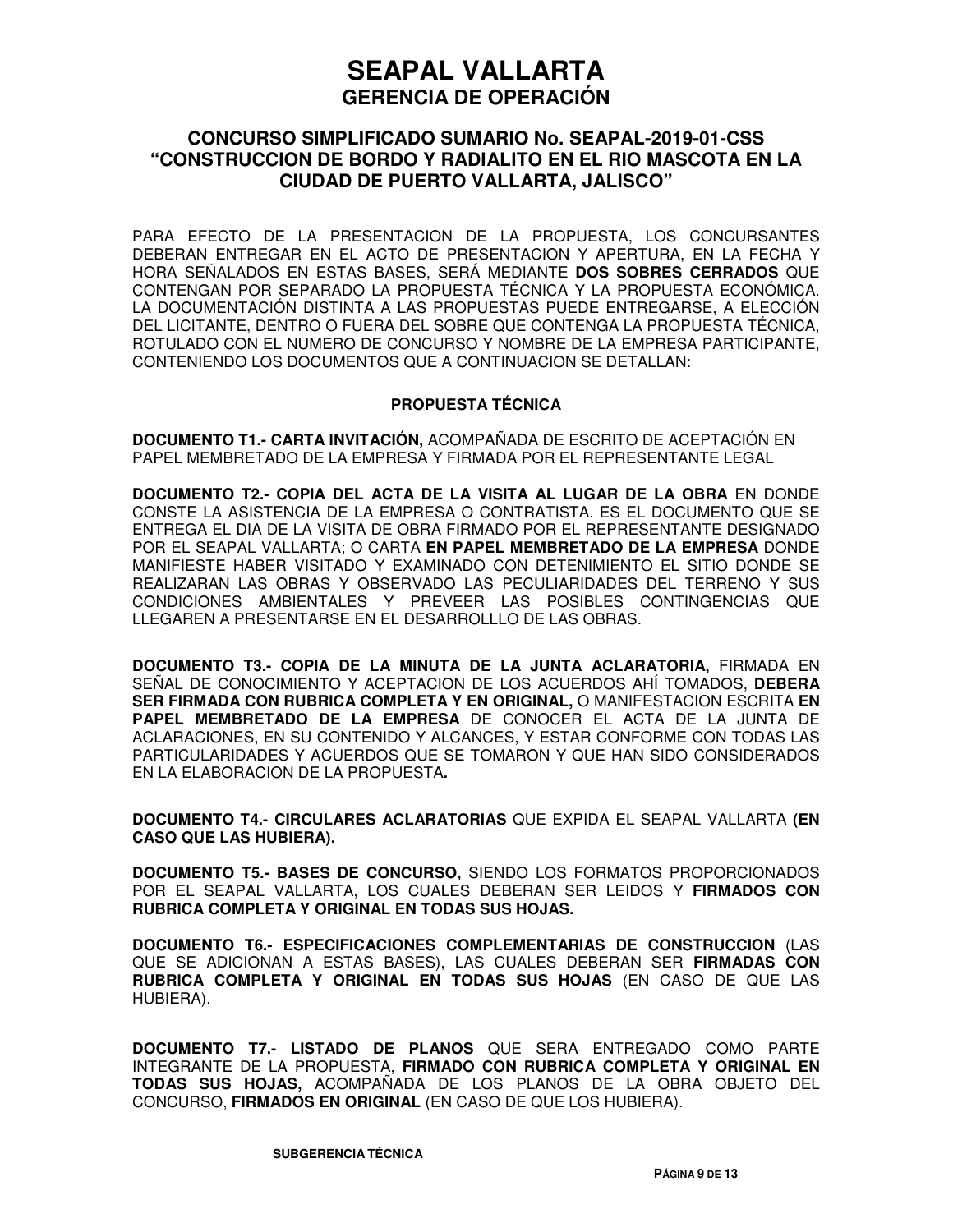### **CONCURSO SIMPLIFICADO SUMARIO No. SEAPAL-2019-01-CSS "CONSTRUCCION DE BORDO Y RADIALITO EN EL RIO MASCOTA EN LA CIUDAD DE PUERTO VALLARTA, JALISCO"**

**DOCUMENTO T8.- MODELO DE CONTRATO** AL CUAL SE SUJETARA EL CONTRATISTA SELECCIONADO PARA EJECUTAR LA OBRA, MISMO QUE DEBERA **FIRMAR CON RUBRICA COMPLETA Y ORIGINAL EN TODAS SUS HOJAS.**

#### **PROPUESTA ECONÓMICA**

**DOCUMENTO E1.- CATALOGO DE CONCEPTOS** QUE CONTIENE: UNIDADES DE MEDICION, CANTIDADES DE TRABAJOS, PRECIOS UNITARIOS, IMPORTES POR PARTIDA, POR CAPITULO, RESUMEN POR PARTIDAS Y EL TOTAL DE LA PROPOSICION (ESTE DOCUMENTO SERA EL QUE RESULTE DE LA IMPRESIÓN DEL PROGRAMA PROPORCIONADO EN CD-ROM POR EL SEAPAL VALLARTA) **FIRMADO DEBIDAMENTE EN TODAS Y CADA UNA DE SUS HOJAS, POR EL REPRESENTANTE LEGAL DE LA EMPRESA.**

EN ESTE FORMATO DEBERAN ANOTARSE CON NUMERO Y LETRA EL PRECIO UNITARIO DE CADA UNO DE LOS CONCEPTOS QUE CONTIENE EL CATALOGO Y CON NUMERO EL IMPORTE. NO DEBERA PRESENTAR TACHADURAS, ENMENDADURAS, CORRECTOR LIQUIDO O ETIQUETAS.

EN CASO DE EXISTIR DIFERENCIA ENTRE EL PRECIO UNITARIO ANOTADO CON LETRA Y EL ANOTADO CON NUMERO EN EL CATALOGO DE CONCEPTOS, PREVALECERA EL ANOTADO CON LETRA.

EN CASO DE ENCONTRARSE ERRORES EN LAS OPERACIONES ARITMETICAS EN EL CATALOGO DE CONCEPTOS, SE RECONOCERA COMO CORRECTO, EL PRODUCTO DEL VOLUMEN DE OBRA MULTIPLICADO POR EL IMPORTE ASENTADO CON LETRA EN EL PRECIO UNITARIO CORRESPONDIENTE.

**DOCUMENTO E2.- ESCRITO DE PROPOSICION,** DEBIDAMENTE FIRMADO POR EL REPRESENTANTE LEGAL, **EN PAPEL MEMBRETADO DE LA EMPRESA**, DEBIENDO INDICAR CON NUMERO Y LETRA EL IMPORTE TOTAL DE LA PROPUESTA, INCLUYENDO EL IVA **(CON FIRMA COMPLETA EN ORIGINAL Y EN TODAS SUS HOJAS), SE ACOMPAÑARÁ CON LA HOJA DE PROPUESTA ECONOMICA INCLIDA EN LOS ANEXOS DE LAS PRESENTES BASES.**

**DOCUMENTO E3.- PROGRAMA DE OBRA FINANCIERO,** INDICADO MONTOS MENSUALES DE EJECUCION DE LOS TRABAJOS, **EL CUAL DEBERA SER FIRMADO EN TODAS SUS HOJAS** RESPETANDO LAS FECHAS DE INICIO Y TERMINACION INDICADAS EN ESTAS BASES.

**DOCUMENTO E4.- EXPLOSION GLOBAL DE INSUMOS** DE TODOS LOS CONCEPTOS CON SUS VOLUMENES TOTALES Y COSTOS CONSIDERADOS, PUESTOS EN EL SITIO DE LOS TRABAJOS (MATERIALES, MANO DE OBRA, MAQUINARIA, HERRAMIENTA Y EQUIPO) Y SIN INCLUIR EL I.V.A.

**DOCUMENTO E5.- ANALISIS DE LOS PRECIOS UNITARIOS** DE LOS CONCEPTOS CONTENIDOS EN EL CATALOGO DE CONCEPTOS (DOCUMENTO No. E1), TOMANDO COMO PROCEDIMIENTO DE ANALISIS, EL RENDIMIENTO POR HORA O TURNO Y ESTARAN ESTRUCTURADOS POR COSTOS DIRECTOS, COSTOS INDIRECTOS, COSTOS DE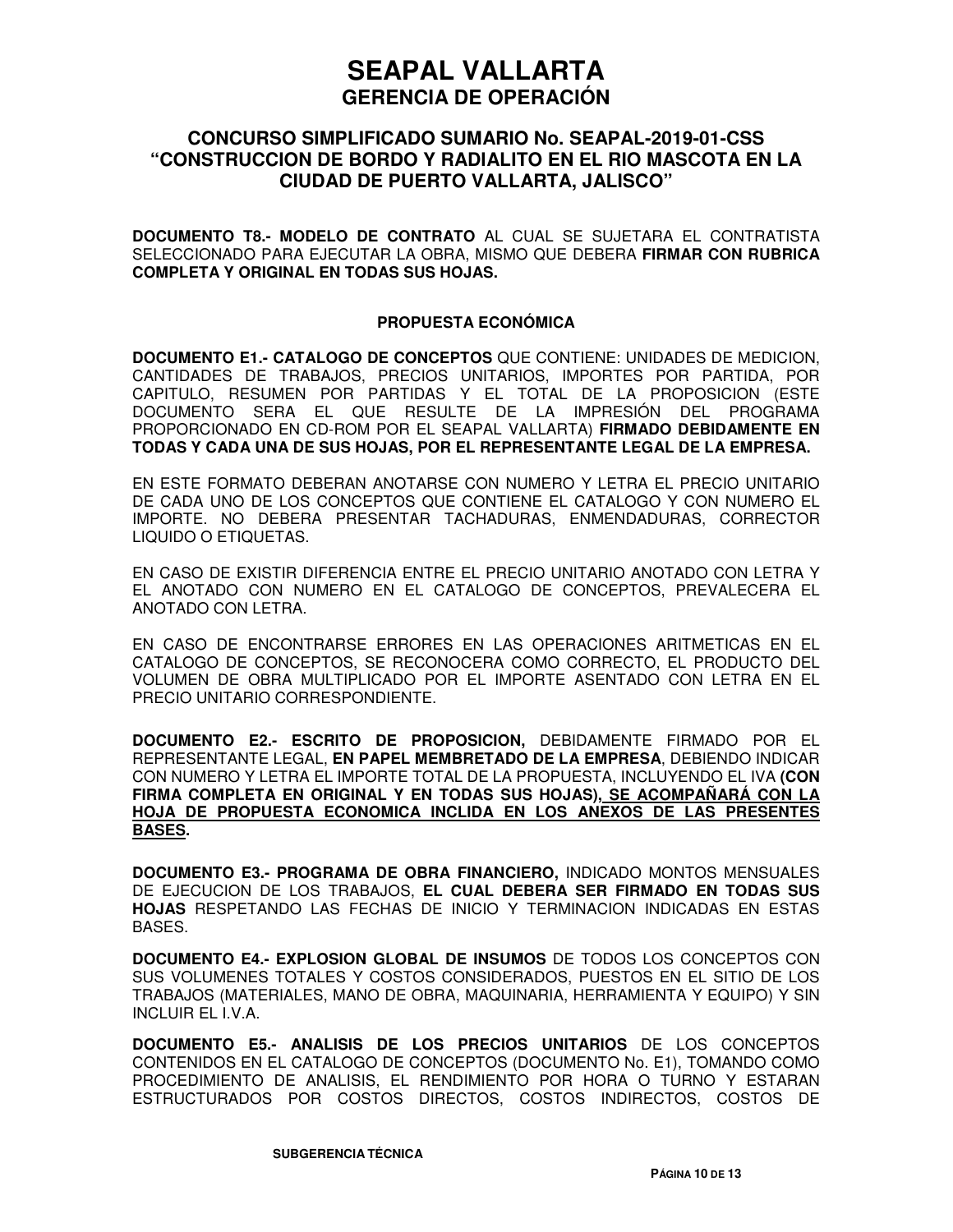### **CONCURSO SIMPLIFICADO SUMARIO No. SEAPAL-2019-01-CSS "CONSTRUCCION DE BORDO Y RADIALITO EN EL RIO MASCOTA EN LA CIUDAD DE PUERTO VALLARTA, JALISCO"**

FINANCIAMIENTO, CARGOS POR UTILIDAD Y CARGOS ADICIONALES (5 AL MILLAR), NO DEBERA INCLUIRSE EL I.V.A. EN EL ANALISIS DEL PRECIO.

EL COSTO DIRECTO INCLUIRA LOS CARGOS POR CONCEPTO DE MATERIALES, MANO DE OBRA, HERRAMIENTA MENOR O MAYOR, MAQUINARIA Y EQUIPO DE CONSTRUCCION.

#### **DEBERAN SER PRESENTADOS EL 100% DE LOS ANALISIS DE PRECIOS UNITARIOS.**

**DOCUMENTO E6.- CD** CONTENIENDO EL CATALOGO DE CONCEPTOS, CON PRECIOS UNITARIOS CON NUMERO Y LETRA E IMPORTES TOTALES EN EXCEL, ADEMÁS SE ENTREGARA LA PROPOSICION COMPLETA ESCANEADA CON FIRMA DEL REPRESENTANTE LEGAL EN EL CD O DVD EN FORMATO PDF, DEBIENDO CAPTURAR EN UN ARCHIVO DIFERENTE CADA UNO DE LOS DOCUMENTOS (EJEM. DOC T-1, T-1.PDF, DOC T-2, T-2.PDF, ETC)..

**DOCUMENTO E7.- ANALISIS DETALLADO DEL FACTOR DE INTEGRACION DEL SALARIO REAL,** CONSIDERANDO EL INFONAVIT Y EL FONDO PARA EL RETIRO ( SAR ), EN EL CASO DE LAS APORTACIONES OBRERO PATRONALES AL I.M.S.S., SE TOMARAN LOS PORCENTAJES VIGENTES A LA FECHA DE LA PRESENTACION DE LA PROPUESTA. DEBERA PRESENTARSE DE ACUERDO A LA LEY DEL I.M.S.S. Y AL FORMATO PROPORCIONADO POR EL SEAPAL VALLARTA (SE DEBERA PRESENTAR UN ANALISIS POR CADA UNA DE LAS CATEGORIAS) NO DEBERA CONSIDERARSE EL I.V.A.

**DOCUMENTO E8.- ANALISIS DE BASICOS** QUE INTERVIENEN EN LOS PRECIOS UNITARIOS SOLICITADOS EN EL CATALOGO DE CONCEPTOS.

**DOCUMENTO E9.- ANALISIS DETALLADO DEL COSTO HORARIO DE LA MAQUINARIA Y EQUIPO DE CONSTRUCCION** QUE SE EMPLEARA EN LA OBRA (EL CARGO POR MAQUINARIA Y EQUIPO DE CONSTRUCCION DEBERA DETERMINARSE CON BASE EN EL PRECIO Y RENDIMIENTOS DE ESTOS CONSIDERADOS COMO NUEVOS Y ACORDE CON LAS CONDICIONES DE EJECUCION DEL CONCEPTO DE TRABAJO CORRESPONDIENTE).

**DOCUMENTO E10.- ANALISIS DEL COSTO INDIRECTO,** EL CUAL ESTARA DESGLOSADO EN LO CORRESPONDIENTE A LA ADMINISTRACION DE OFICINAS CENTRALES Y A LA ADMINISTRACION DE OBRA (ARTICULO 38 NUMERAL 3 DE LA LEY DE OBRA PUBLICA DEL ESTADO DE JALISCO Y SUS MUNICIPIOS).

**DOCUMENTO E11.- ANALISIS DESGLOSADO DEL COSTO DE FINANCIAMIENTO,** EN EL CUAL SE UTILIZARA UNA TASA DE INTERES NO MENOR AL % DEL COSTO PORCENTUAL PROMEDIO MENSUAL CORRESPONDIENTE AL ULTIMO DIA DEL MES ANTERIOR A LA FECHA DE APERTURA DEL CONCURSO, CONSIDERANDO TAMBIEN EL ANTICIPO OTORGADO.

**DOCUMENTO E12.- ANALISIS DE CARGOS POR UTILIDAD,** EL CUAL ESTARA FIJADO POR EL CONTRATISTA MEDIANTE UN PORCENTAJE SOBRE LA SUMA DE LOS COSTOS DIRECTOS, INDIRECTOS Y DE FINANCIAMIENTO, EN DICHO CARGO, ESTARA INCLUIDO UNICAMENTE EL **30%** DEL **IMPUESTO SOBRE LA RENTA ( ISR )** Y **EL 10% DE PARTICIPACIÓN DE LOS TRABAJADORES EN LAS UTILIDADES (PTU**) QUE DEBERA PAGAR LA EMPRESA.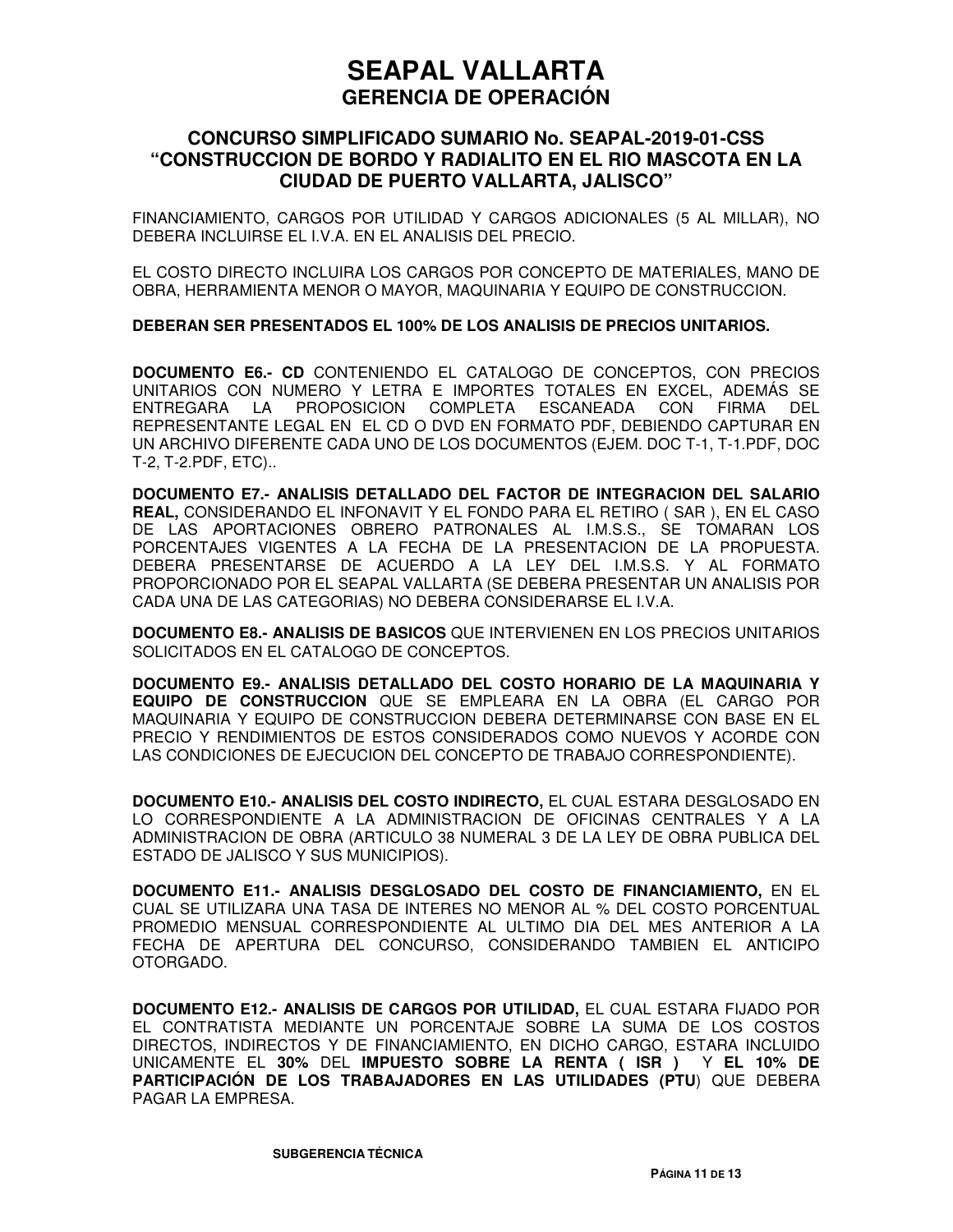### **CONCURSO SIMPLIFICADO SUMARIO No. SEAPAL-2019-01-CSS "CONSTRUCCION DE BORDO Y RADIALITO EN EL RIO MASCOTA EN LA CIUDAD DE PUERTO VALLARTA, JALISCO"**

SE DEBE ESPECIFICAR QUE EL PORCENTAJE DE UTILIDAD YA INCLUYE LOS PORCENTAJES SUBRAYADOS, PERO NO DEBE DESGLOSARSE EN LOS ANALISIS DE PRECIOS, NI EN NINGUN OTRO LADO, YA QUE ESTOS PORCENTAJES SON APORTACIONES CON CARGO A LA UTILIDAD DE LAS EMPRESAS.

**DOCUMENTO E13.- PROGRAMA DE UTILIZACION DE MAQUINARIA Y EQUIPO DE CONSTRUCCION,** DESGLOSADO POR CADA EQUIPO, EN IMPORTES PARA CADA PERIODO EN SEMANAS O MESES, PERO SIEMPRE RESPETANDO LAS FECHAS DE INICIO Y TERMINACION INDICADAS EN ESTAS BASES.

**DOCUMENTO E14.- PROGRAMA DE ADQUISICION DE MATERIALES Y EQUIPO DE INSTALACION PERMANTE** EN IMPORTES PARA CADA PERIODO EN SEMANAS O MESES, PERO SIEMPRE RESPETANDO LAS FECHAS DE INICIO Y TERMINACION INDICADAS EN ESTAS BASES.

**DOCUMENTO E15.- PROGRAMA DE UTILIZACION DEL PERSONAL ENCARGADO DE LA DIRECCION, SUPERVISION Y ADMINISTRACION** DE LOS TRABAJOS DESGLOSADO POR CATEGORIAS EN IMPORTES PARA CADA PERIODO EN DIAS CALENDARIO, SEMANAS O MESES, PERO SIEMPRE RESPETANDO LAS FECHAS DE INICIO Y TERMINACION INDICADAS EN ESTAS BASES.

**DOCUMENTO E16.- RELACION DE MAQUINARIA Y EQUIPO DE CONSTRUCCION,** INDICANDO SI SON DE SU PROPIEDAD O RENTADOS, SU UBICACIÓN FISICA ( DOMICILIO ) Y VIDA UTIL, DICHA RELACION DEBERA DE COINCIDIR CON LA MANIFESTADA EN EL REGISTRO DEL PADRON DE CONTRATISTAS. EN CASO DE NO CONTAR CON MAQUINARIA PROPIA, SE DEBERAN DE MANIFESTAR LOS DATOS DE LA ARRENDADORA DE LA MISMA.

## **N O T A S:**

**NOTA 1.-** CUANDO EXISTAN RAZONES TECNICAS O ECONOMICAS, DEBIDAMENTE FUNDADAS, EL SEAPAL VALLARTA PODRA AUMENTAR, REDUCIR O CANCELAR ALGUNOS DE LOS CONCEPTOS SEÑALADOS EN EL CATALOGO DE CONCEPTOS, LO CUAL NO JUSTIFICARA RECLAMACION ALGUNA POR PARTE DEL CONTRATISTA EN RELACION A LOS CONCEPTOS MODIFICADOS.

**NOTA 2.-** CUANDO EXISTAN RAZONES TECNICAS O ECONOMICAS, DEBIDAMENTE FUNDADAS, EL SEAPAL VALLARTA PODRA MODIFICAR ALGUNA DE LAS ESPECIFICACIONES DE LOS CONCEPTOS SEÑALADOS EN EL CATALOGO DE CONCEPTOS Y/O PROYECTO, EN CUANTO AL COSTO DE LOS MATERIALES Y SUS INSUMOS, MANO DE OBRA Y SUS RENDIMIENTOS, MAQUINARIA Y SUS RENDIMIENTOS Y HERRAMIENTA EN SU PORCENTAJE, SE DETERMINARA SOBRE LAS MISMAS BASES ESTABLECIDAS EN LA PROPUESTA Y EL PLIEGO DE REQUISITOS DEL CONCURSO RESPECTIVO.